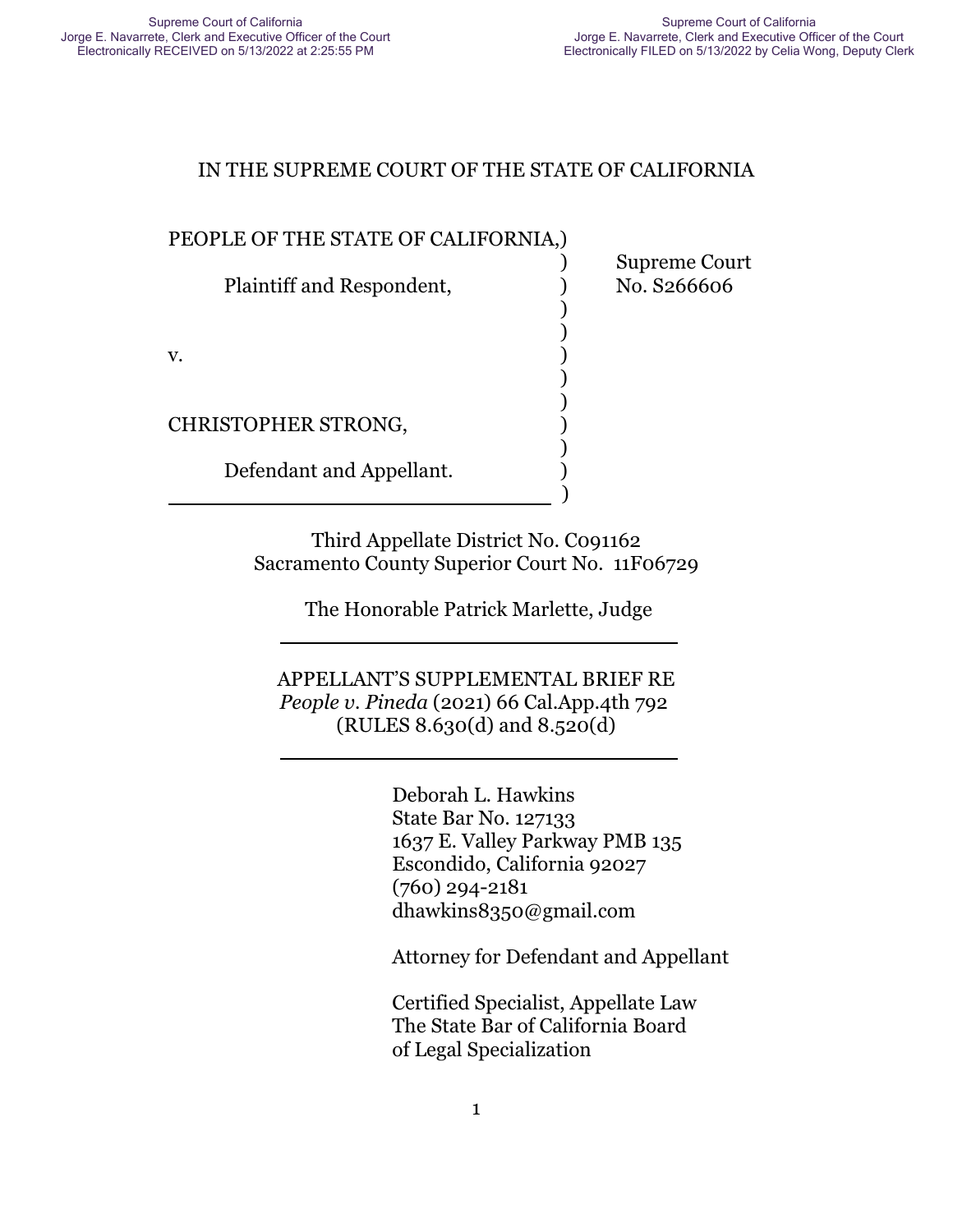### **TABLE OF CONTENTS**

| INTRODUCTION $\ldots \ldots \ldots \ldots \ldots \ldots \ldots \ldots \ldots \ldots \ldots$                                                                                                                                    |
|--------------------------------------------------------------------------------------------------------------------------------------------------------------------------------------------------------------------------------|
|                                                                                                                                                                                                                                |
| THE COURT OF APPEAL'S DECISION IN PINEDA<br>L.<br><b>IS HELPFUL IN ANSWERING A CENTRAL</b><br><b>QUESTION IN THIS PROCEEDING: WHAT IS THE</b><br>STANDARD FOR "MAJOR PARTICIPANT" AND<br>"RECKLESS INDIFFERENCE" IN PENAL CODE |
|                                                                                                                                                                                                                                |
|                                                                                                                                                                                                                                |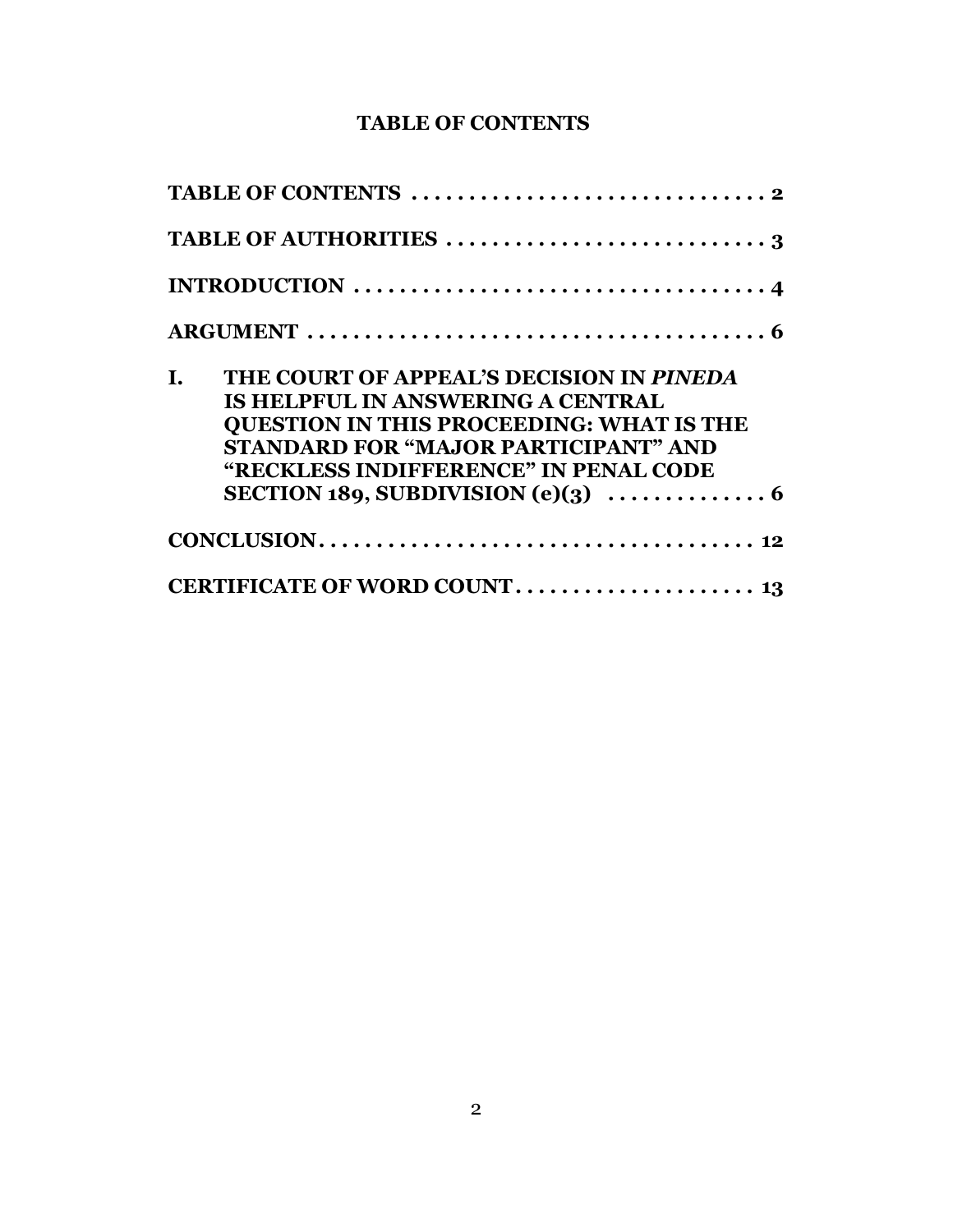# **TABLE OF AUTHORITIES**

| <b>CASES</b>                                            |
|---------------------------------------------------------|
|                                                         |
|                                                         |
|                                                         |
|                                                         |
|                                                         |
|                                                         |
|                                                         |
|                                                         |
|                                                         |
| People v. Pineda (2021) 66 Cal.App.5th 792  4, 6, 7, 11 |
|                                                         |
|                                                         |
|                                                         |

# **STATUTES**

# Penal Code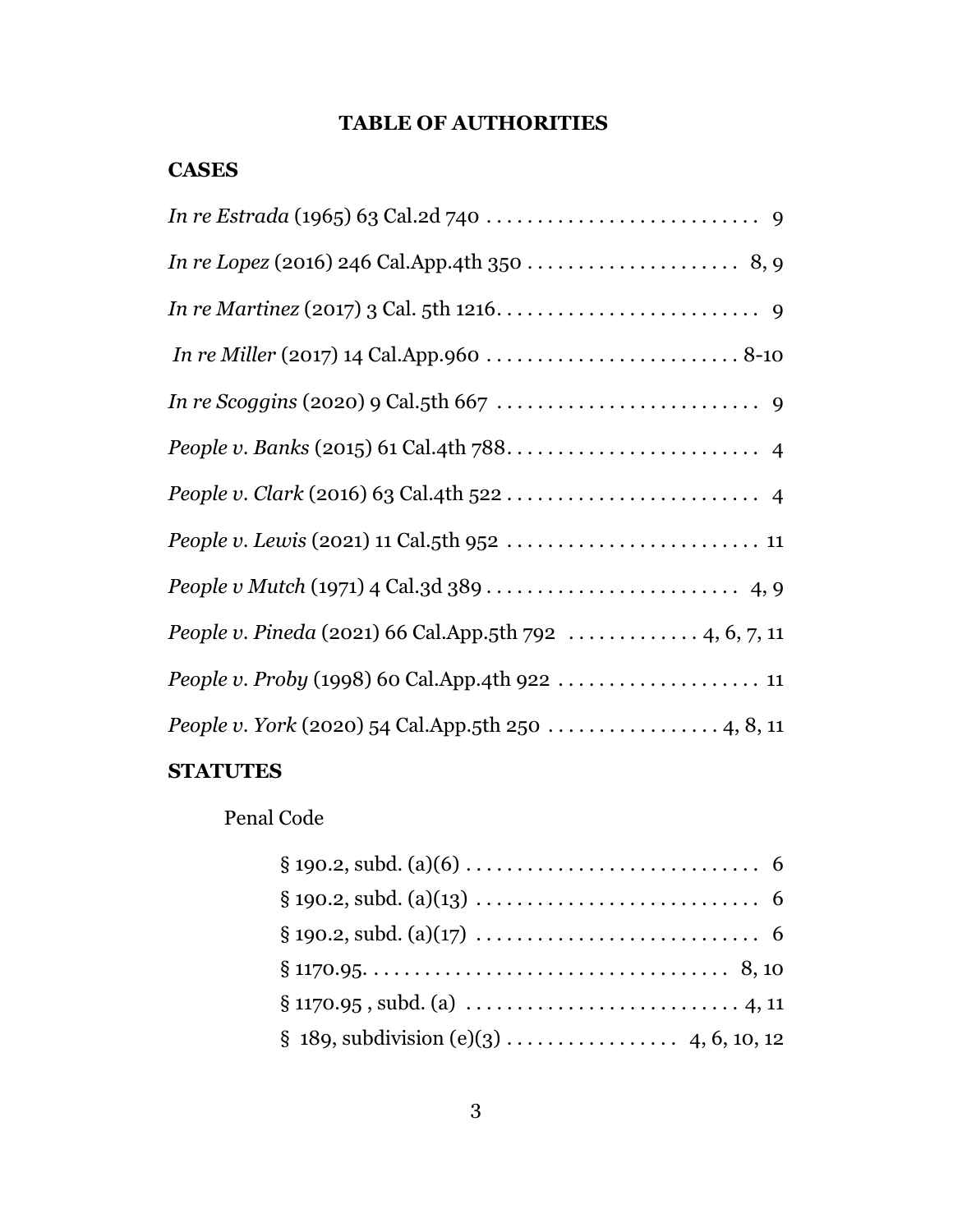#### **INTRODUCTION**

The decision of the Sixth District Court of Appeal in *People v. Pineda* (2021) 66 Cal.App.5th 792 is helpful to a determination of the standard for "major participant" and "reckless indifference" in Penal Code section 189, subdivision (e)(3). *Pineda* recognizes that pre-*Banks* and *Clark* petitioners are not precluded from stating a prima facie case under section 1170.95, subdivision (a) because they have not been convicted under the current section 189, subdivision (e)(3) standards for those two elements of the offense.

Appellant, however, disagrees with that portion of *Pineda* which deems *People v. Banks* (2015) 61 Cal.4th 788 (*Banks*) and *People v. Clark* (2016) 63 Cal.4th 522 (*Clark*) only "clarifications" and not changes in the law. The term "clarification" comes from the *Mutch* retroactivity doctrine heretofore used in habeas proceedings to make *Banks* and *Clark* retroactive for the benefit of habeas petitioners. (*People v Mutch* (1971) 4 Cal.3d 389, 393-394.) Section 1170.95 is not a habeas proceeding, and retroactive application of section 189, subdivision (e)(3) relies on legislative intent for retroactive application of *Banks* and *Clark* instead of on *Mutch*. *Mutch* is thus inapplicable and not controlling on the question of whether *Banks* and *Clark* changed the law or were mere "clarifications" in section 1170.95 proceedings. The *Mutch* "clarification" rule is also inapplicable in section 1170.95 proceedings because it defeats the legislative purpose of making the *Banks* and *Clark* changes available to previously convicted defendants who have never been convicted under the changed *Banks* and *Clark* standards. (See *People v. York* (2020) 54 Cal.App.5th 250, 262 (*York*).) Whereas *Mutch* benefits previously convicted habeas petitioners to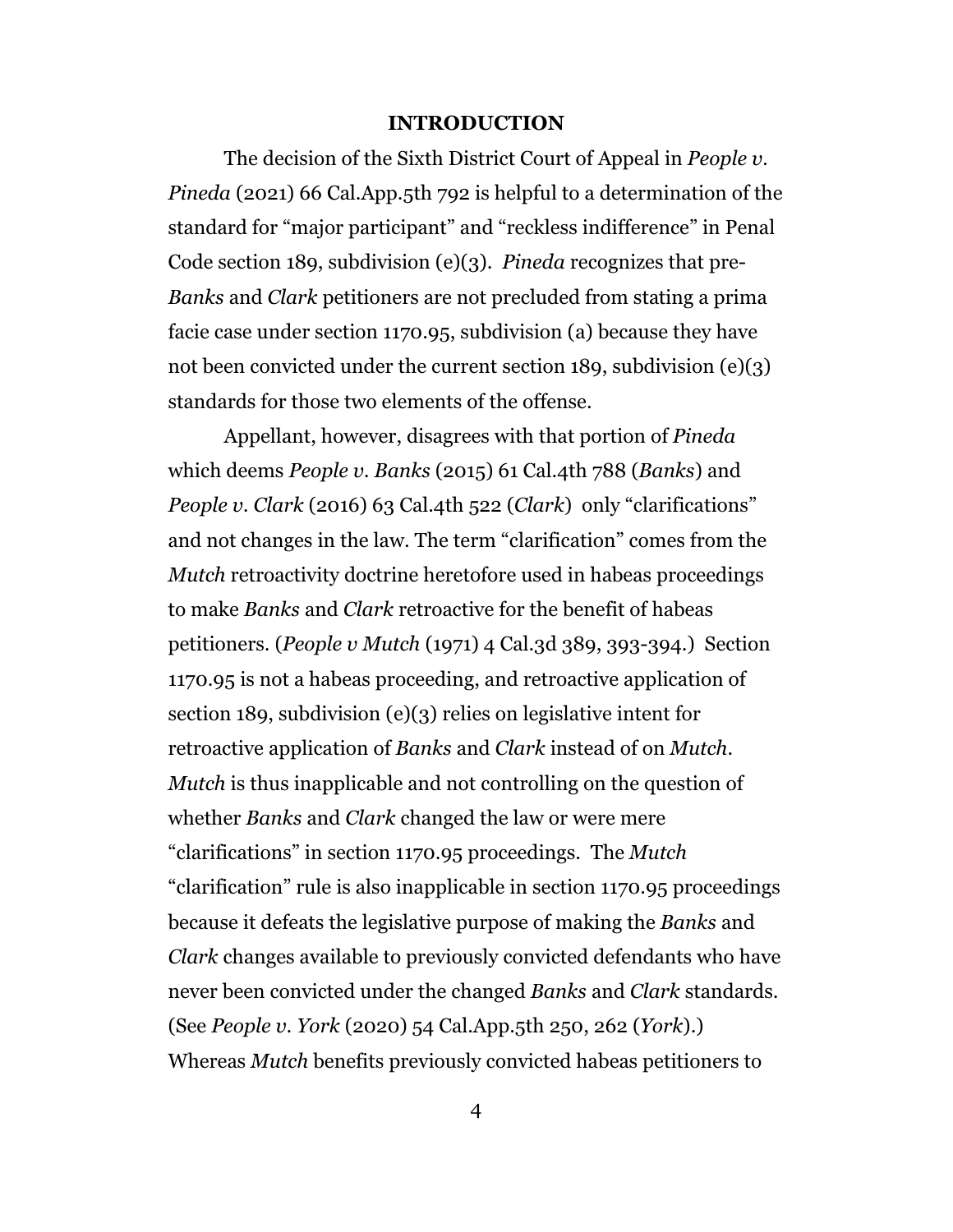give them the benefit of *Banks* and *Clark,* the *Mutch* "clarification" fiction defeats the interests of previously convicted resentencing petitioners, contrary to Legislative intent. The *Banks* opinion demonstrates that the opinion is a substantive change in the law of aggravated felony murder.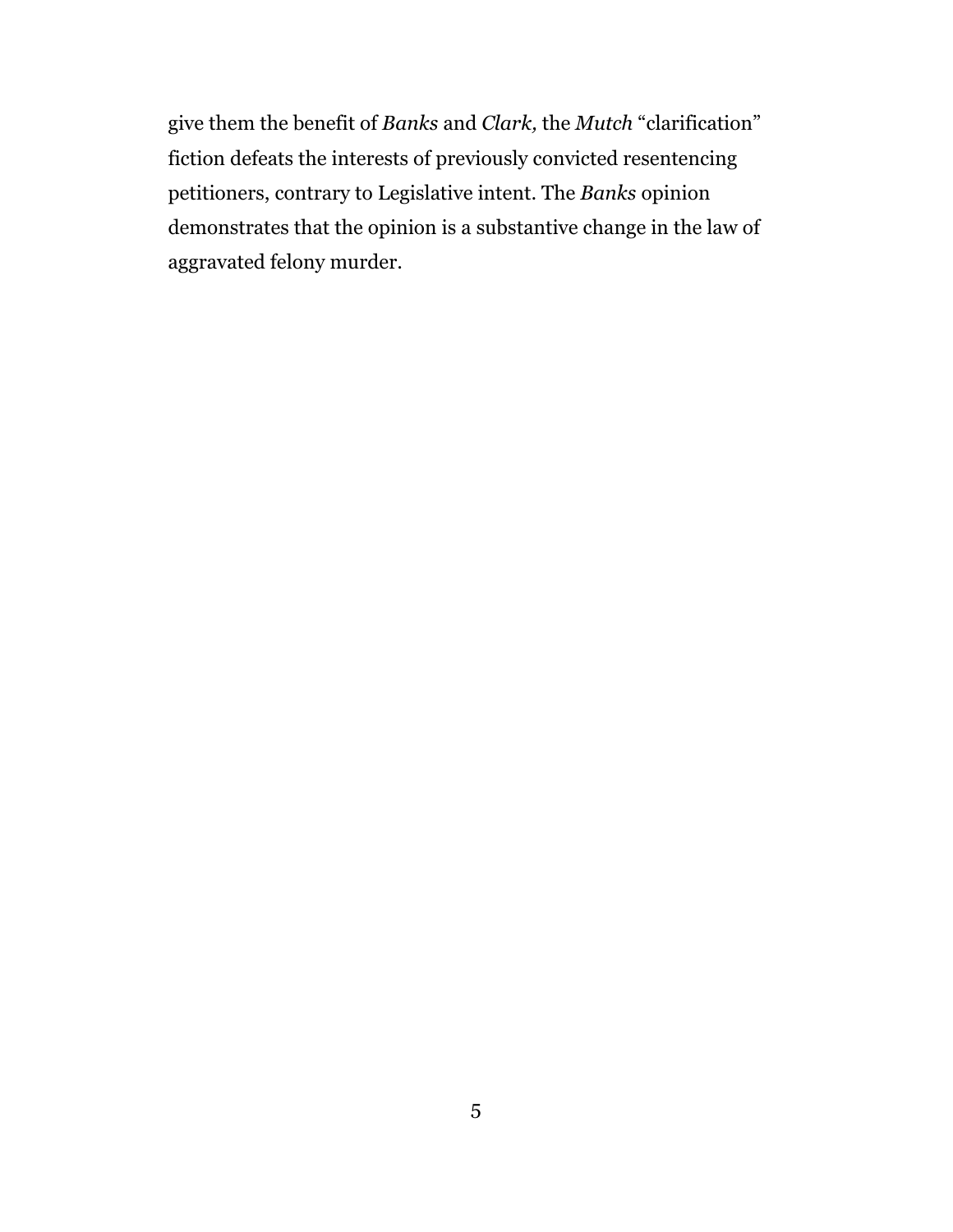#### **ARGUMENT**

#### **I. THE COURT OF APPEAL'S DECISION IN** *PINEDA* **IS HELPFUL IN ANSWERING A CENTRAL QUESTION IN THIS PROCEEDING: WHAT IS THE STANDARD FOR "MAJOR PARTICIPANT" AND "RECKLESS INDIFFERENCE" IN PENAL CODE SECTION 189, SUBDIVISION (e)(3)**

The Sixth District Court of appeal decided *Pineda*, *supra*, 66 Cal.App.  $5^{\text{th}}$  at p. 792 on July 19, 2021, after appellant's Opening Brief on the Merits was filed on May 17, 2021. *Pineda* is helpful because it recognizes that the narrower *Banks* and *Clark* standard is the substantive law standard in Penal Code section 189, subdivision (e)(3). As appellant will explain, its holding is not identical to appellant's position in this case, but it is similar, and it is helpful in determining the meaning of Penal Code section 189, subdivision  $(e)(3)$ .

Caleb James Harris filed a petition for resentencing under section 1170.95 in February 2019. (*Id*. at p. 944.) Harris had been convicted on two counts of first degree murder under a felony murder theory with special circumstance findings including murder while engaged in arson and by a destructive device, and multiple murder special circumstances. (Pen. Code § 190.2, subd. (a)(17),  $(a)(6)$ , and  $(a)(13)$ . The court denied his petition on among other grounds, his arson-murder special circumstances finding. (*Ibid*.)

The Sixth District Court of Appeal found that the trial court had erred in denying the petition based on the true special circumstances findings. (*Id*. at p. 957.) The court explained,

"To be sure, section 189, subdivision (e)(3), as amended by Senate Bill 1437, is now "the same as the standard for finding a special circumstance under section 190.2,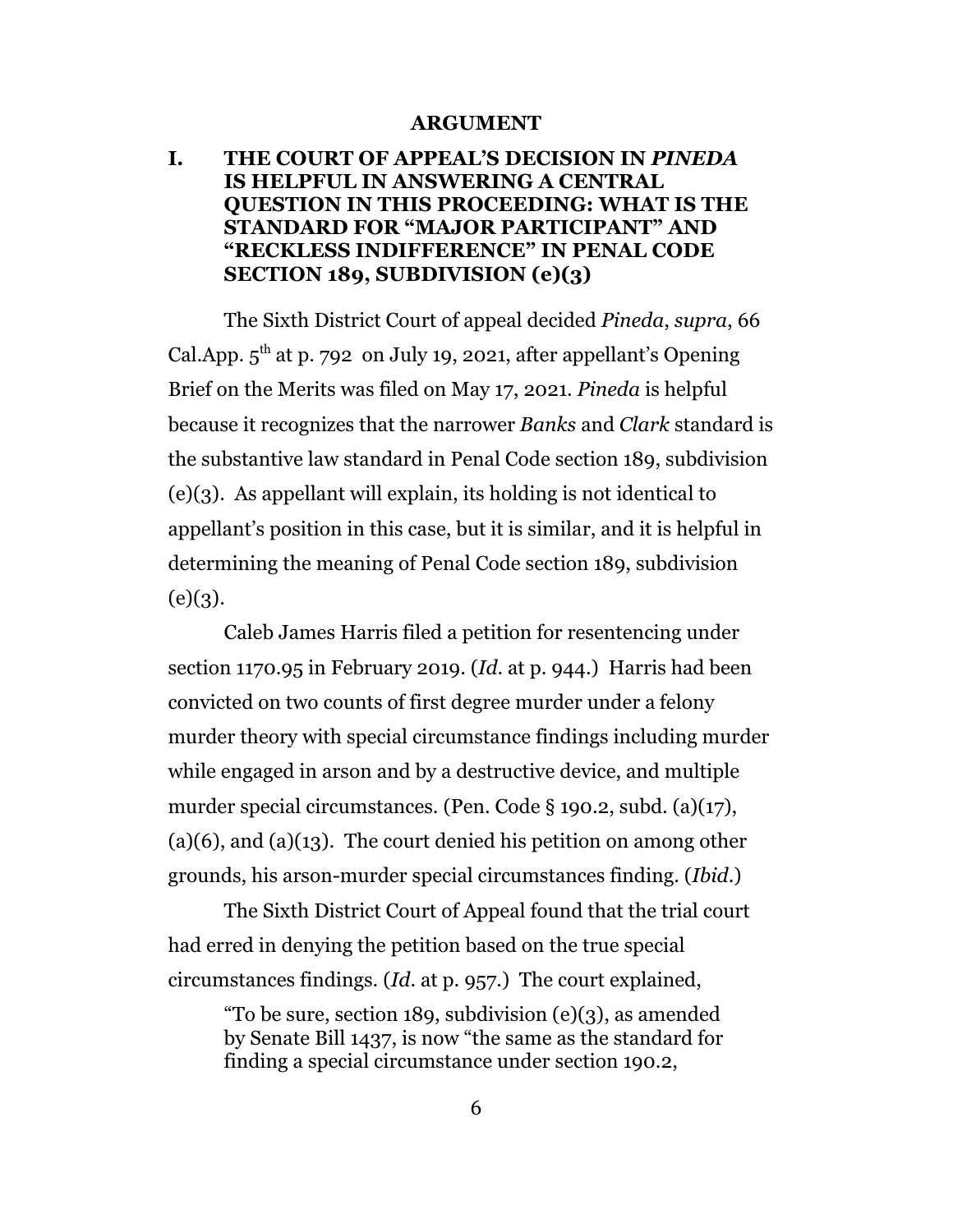[subdivision] (d) as the former provision expressly incorporates the latter." (*In re Taylor* (2019) 34 Cal.App.5th 543, 561 [246 Cal. Rptr. 3d 342]; accord, *People v. York, supra,* 54 Cal.App.5th at p. 258, review granted ["[t]he language of section 189, subdivision (e)(3), as amended by Senate Bill 1437, tracks the language of the special circumstance provision"].) But "[w]hat permits a defendant convicted of felony murder to challenge his or her murder conviction based on the contention that he or she was not a major participant in the underlying felony who acted with reckless indifference to human life, are the changes Senate Bill 1437 made to sections 188 and 189, and in particular the addition of section 189, subdivision (e)(3), not the rulings in *Banks* and *Clark*." (*York*, at p. 261.) Thus, Harris's petition is made possible by the changes made to section 189, not because of the clarifications made in *Banks* and *Clark*. (See § 1170.95, subd. (a)(3) [allowing petition if "[t]he petitioner could not be convicted of first or second degree murder because of changes to Section 188 or 189 made effective January 1, 2019"].)

(*Id*. at p. 957.)

The Sixth District went on to explain that Harris' current conviction did not preclude his ability to state a prima facie case for a resentencing hearing because the findings from his prior trial were not made under the standard that is now the law of "major participant" and "reckless indifference" in section 189, subdivision  $(e)(3)$ .

"Similarly, although Harris's jury was instructed that to find true the special circumstance allegation under section 190.2, subdivisions  $(a)(17)$  and  $(d)$ , it had to find he aided and abetted the arson that led to the victims' deaths while acting as a major participant with reckless indifference to human life, *the same elements now found in section 189, subdivision (e)(3), that pre-Banks/Clark finding, without more, does not*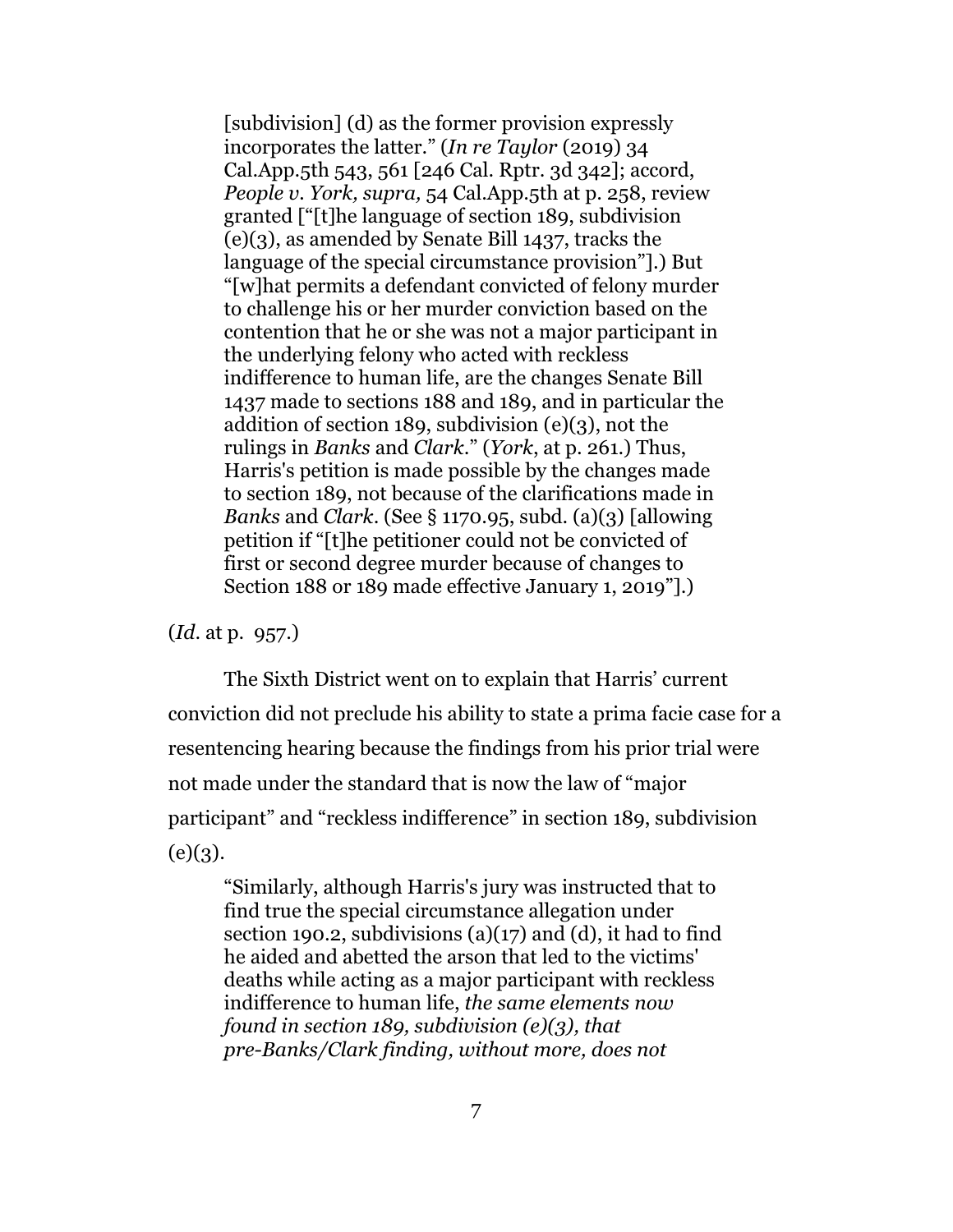*preclude relief under section 1170.95*. (See *In re Scoggins, supra, 9 Cal.5th at pp. 673–674* . . . . "

(*Id*. at p. 958.)

Appellant's position in this case is similar, but not identical to *Pineda*. Appellant contends that *Banks* and *Clark* are not "clarifications" to the law of aggravated felony murder but changes in that law. Appellant contends that the Legislature understood *Banks* and *Clark* as changes, and appellant contends that the Legislature codified those changes in section 189, subdivision (e)(3). Although appellant's contention differs from *Pineda*, appellant's position is also similar, and *Pineda* is helpful in that it agrees that section 189, subdivision (e)(3) was a change in the law that permits pre-*Banks* and *Clark* petitioners to state a prima facie case. (*York*, *supra*, 54 Cal.App.5th at p. 262.)

The position that *Banks* and *Clark* are "clarifications," not changes to the law, is based upon the use of the retroactivity rule of *Mutch* in habeas proceedings. However, this Court is not bound by the "clarification" language used in *Mutch* in determining the statutory meaning of section 189, subdivision (e)(3) and section 1170.95. This is because *Mutch* has a limited application only as a retroactivity doctrine and because it is inapplicable to section 1170.95 proceedings.

For a new law to be retroactive, there must be two elements: (1) the new law and (2) some settled doctrine of retroactivity that makes the new law retroactive. (See e.g. *In re Miller* (2017) 14 Cal.App.960 (*Miller*); *In re Lopez* (2016) 246 Cal.App.4th 350 (*Lopez*).) California law recognizes several types of retroactivity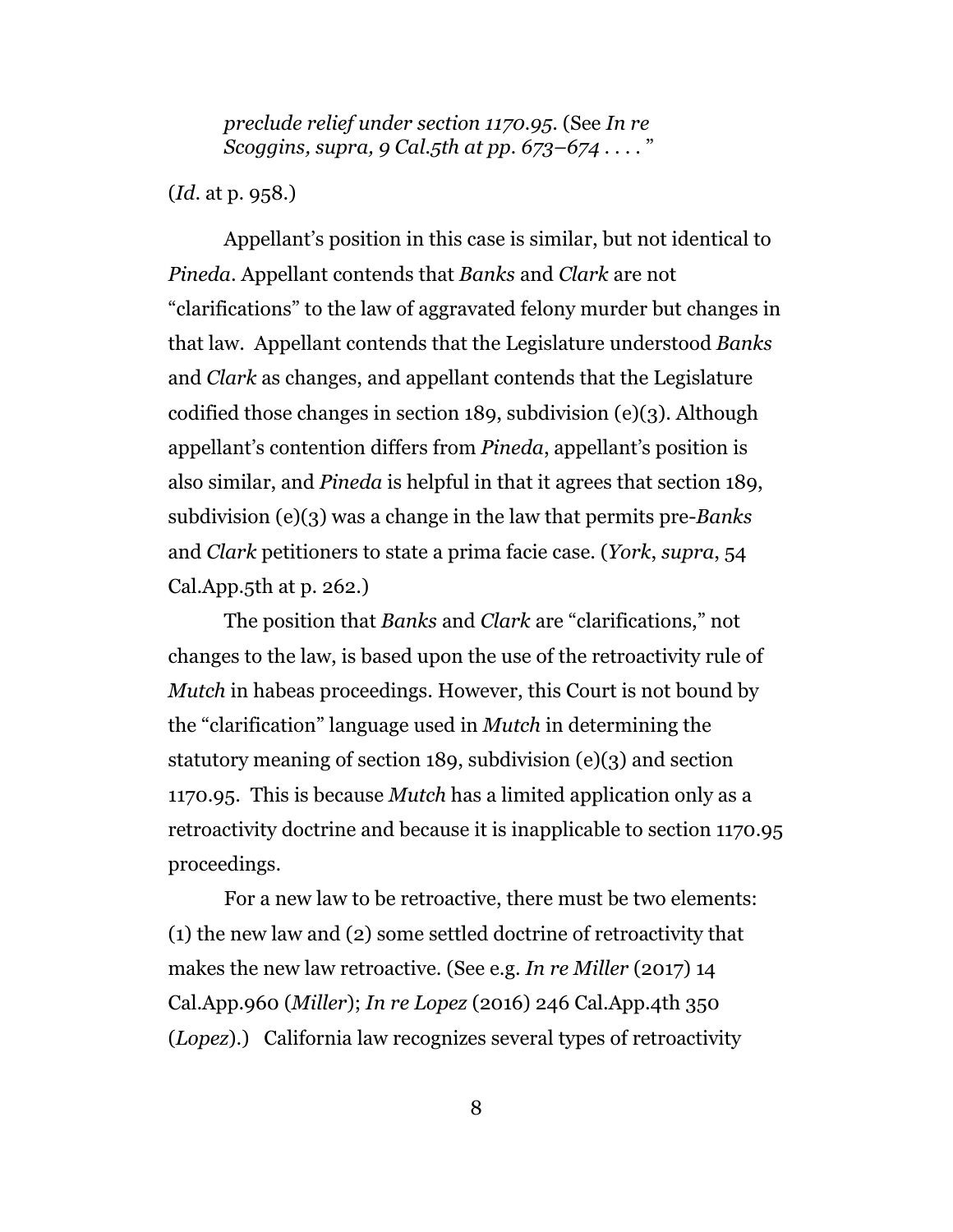doctrines which are employed in different contexts to make new law retroactive. For example, the *Estrada* rule makes sentence ameliorating legislation retroactive in pending cases when the legislature has been silent on the subject of retroactivity. (*In re Estrada* (1965) 63 Cal.2d 740 *,* 742.)

Similarly, the New Rule of Law retroactivity doctrine asks whether a new rule of law is "substantive or procedural." A change in the criminal law

"will be given retroactive effect when a rule is substantive rather than procedural (i.e., it alters the range of conduct or the class of persons that the law punishes, or it modifies the elements of the offense) or when a judicial decision undertakes to vindicate the original meaning of the statute. "

*In re Martinez* (2017) 3 Cal. 5th 1216, 1222, citing *Lopez*, *supra*, 246 Cal.App.4th at pp.  $357-359$ .

The retroactivity doctrine that has caused the *Banks* decision to be labeled repeatedly as a "clarification" is the doctrine developed in *Mutch*, *supra*, 4 Cal.3d at pp. 393-394. *Mutch* held that a reinterpretation of the law is not a "new law" but is a discovery of a meaning that already existed" thereby giving retroactive effect to the "clarification." (*Miller, supra,* 14 Cal.App.4th at pp. 978-979.) In *Miller*, the court relied on the *Mutch* rule to make the *Banks* decision retroactive in that habeas proceeding. Because *Banks* did not state that it was retroactive, the *Miller* court had to find some recognized doctrinal way to make *Banks* retroactive in habeas. Similarly, this Court, in another habeas, *In re Scoggins* (2020) 9 Cal.5th 667, 676, relied on the *Mutch* rule to give retroactive application of *Banks* and *Clark* in that proceeding, deeming *Banks* as a "clarification," for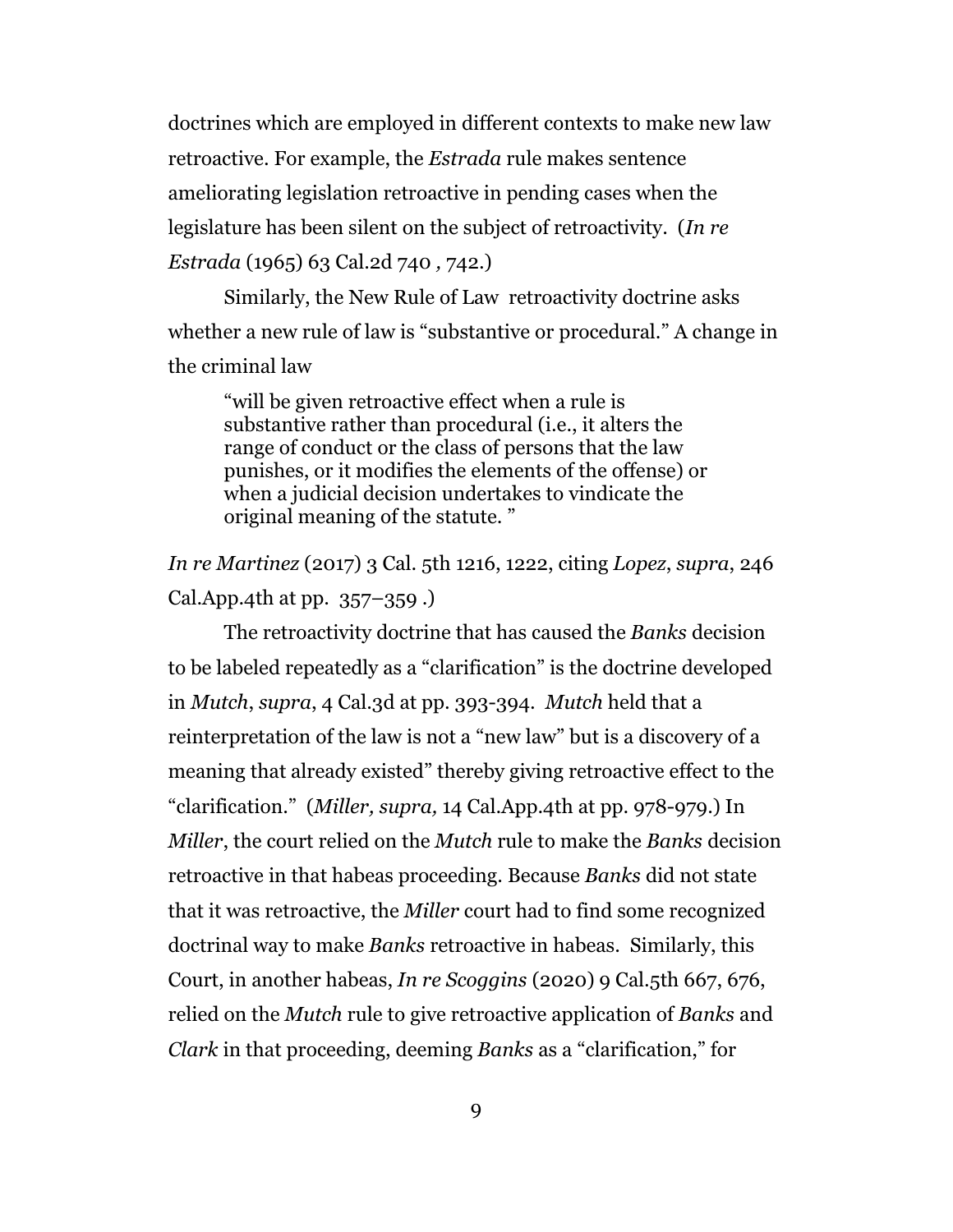retroactivity purposes.

However, the *Mutch* rule has limited application. It is only an accepted doctrinal way to make a new law retroactive. It is not meant to determine the actual meaning or effect of a new law. As *Miller* explained*, Mutch* is a legal fiction whose purpose is only to fulfill one of the requirements necessary to support a finding that a law operates retroactively. (*Miller, supra*, at 14 Cal.App.4th at p. 978.) *Miller* also said that, when applied to the *Banks* and *Clark* opinions, the *Mutch* doctrine is not an accurate assessment of the meaning of those opinions. (*Ibid*.) Thus, the use of *Mutch* in habeas practice does not mean that *Banks* and *Clark,* as a matter of substantive law, are merely "clarifications." *Mutch* is not authority for the proposition that *Banks* did not change the standard for a true finding on the elements of aggravated felony murder. (See *People v Allison* (2020) 55 Cal.App.5th 449, 460-461.)

For these reasons, appellant disagrees with Pin*eda's* statement that *Banks* and *Clark* are only "clarifications" and not changes in the law. While the *Mutch* rule has been useful in habeas proceedings to give petitioners the retroactive benefit of *Banks* and *Clark*, section 1170.95 is not a habeas proceeding and relies on a different doctrine of retroactivity: legislative intent. *Banks* and *Clark* are retroactive in section 1170.95 because they were codified by the Legislature in section 189, subdivision (e)(3) and given retroactivity by virtue of legislative intent in section 1170.95. The *Mutch* "clarification" fiction is unnecessary in section 1170.95 to supply the retroactivity requirement. Importing the *Mutch* retroactivity fiction for *Banks* and *Clark* used in habeas into section 1170.95 defeats the Legislature's intent to create a hearing right for pre*-Banks* and *Clark* petitioners.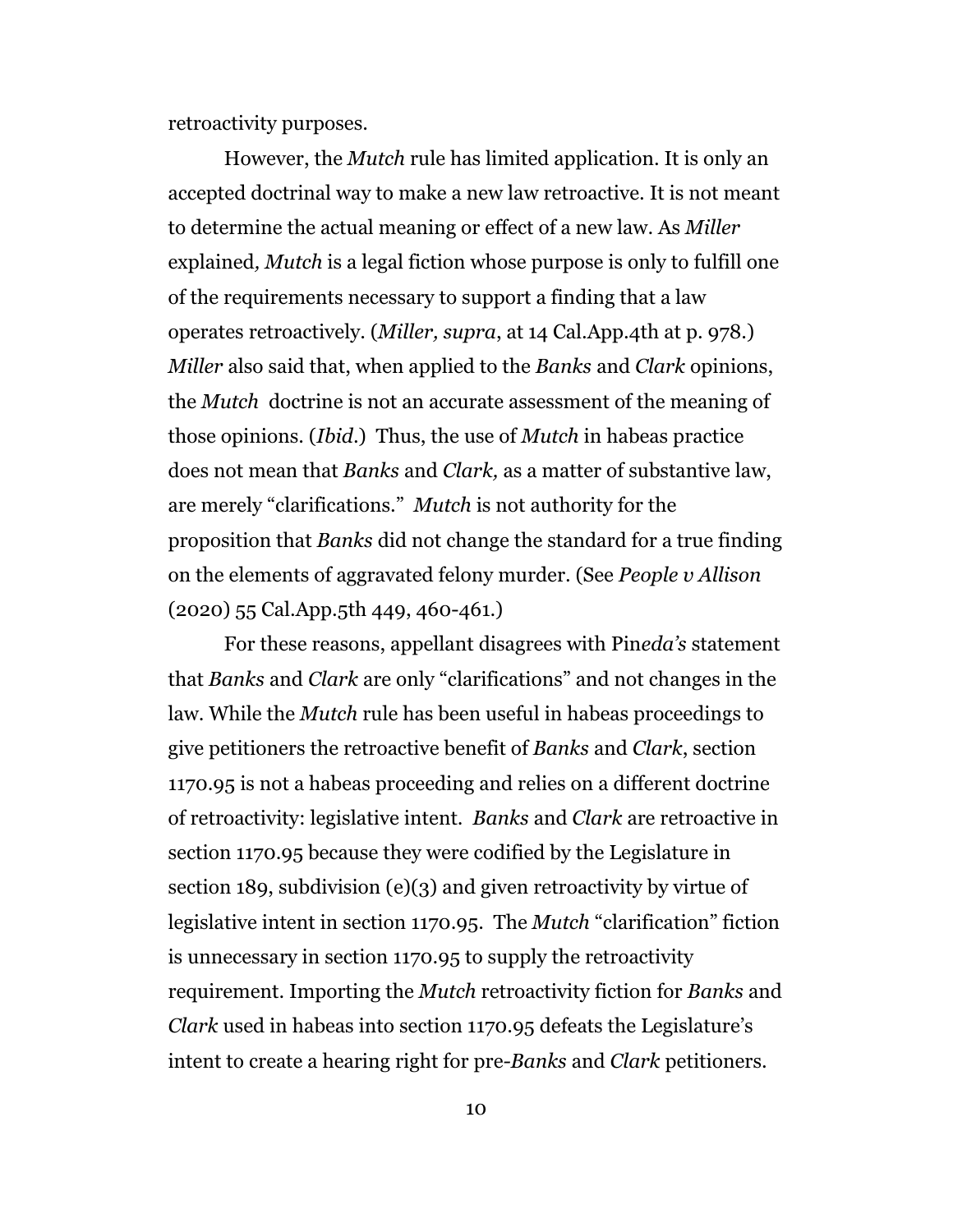(*People v. Lewis* (2021) 11 Cal.5th 952, 961 [the purpose of statutory interpretation is to give effect to legislative intent].

In *Banks*, this Court made substantial changes to the law of aggravated felony murder that went beyond mere "clarification." In *Banks*, Justice Werdegar recognized that California courts had only once before "elaborated on the test for death eligibility for nonkillers." (*Banks*, *supra*, 61 Cal.4th at p. 800 citing *People v. Proby* (1998) 60 Cal.App.4th 922.) The purpose then of *Banks*, was to "gain a deeper understanding of the governing test and offer further guidance." (Id*. at* p. 801.) The result of the *Banks* "deeper understanding of the governing test" was a new and narrower standard for two elements of felony murder, "major participant" and "reckless disregard." It was thus perfectly reasonable for the Legislature to conclude that the *Banks* opinion changed the law of aggravated felony murder. That legislative conclusion cannot be undermined with the *Mutch* rule which was formerly used to make *Banks* and *Clark* retroactive in habeas proceedings.

Appellant thus disagrees with the *Pineda* court's suggestion that section 189, subdivision (e)(3) was a product of Legislative intent unconnected to *Banks* and *Clark.* (*Pineda, supra*, 66 Cal.App.5th at p. 958.) However, appellant agrees with *Pineda's* reasoning that pre-*Banks* and *Clark* petitioners can state a prima facie case under section 1170.95 , subdivision (a) because their record of conviction does not contain any findings based upon the standard for "major participant" and "reckless indifference" contained in section 189, subdivision (e)(3). (*York, supra,* 54 Cal.App.5th at p. 262.)

11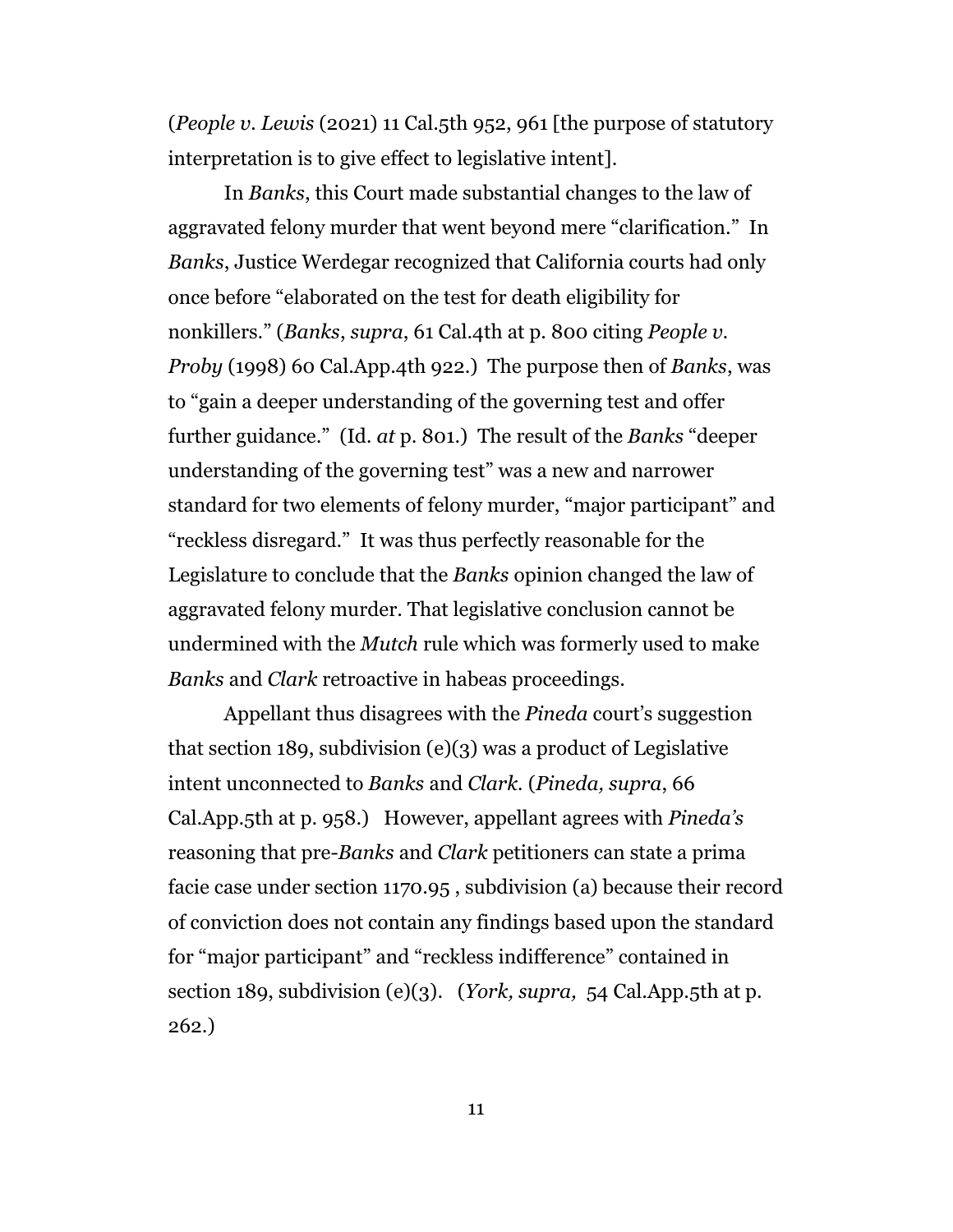#### **CONCLUSION**

Appellant submits that the decision in *Pineda*, decided after appellant's Opening Brief on the Merits was filed, is helpful in deciding a central issue in this case: what is the standard for "major participant" and "reckless indifference" in Penal code section 189, subdivision  $(e)(3)$ .)

Respectfully submitted,

Dated: May 13, 2022

Deb*orah Hawkins*<br>Deborah L. Hawkins

Counsel for Appellant Christopher Strong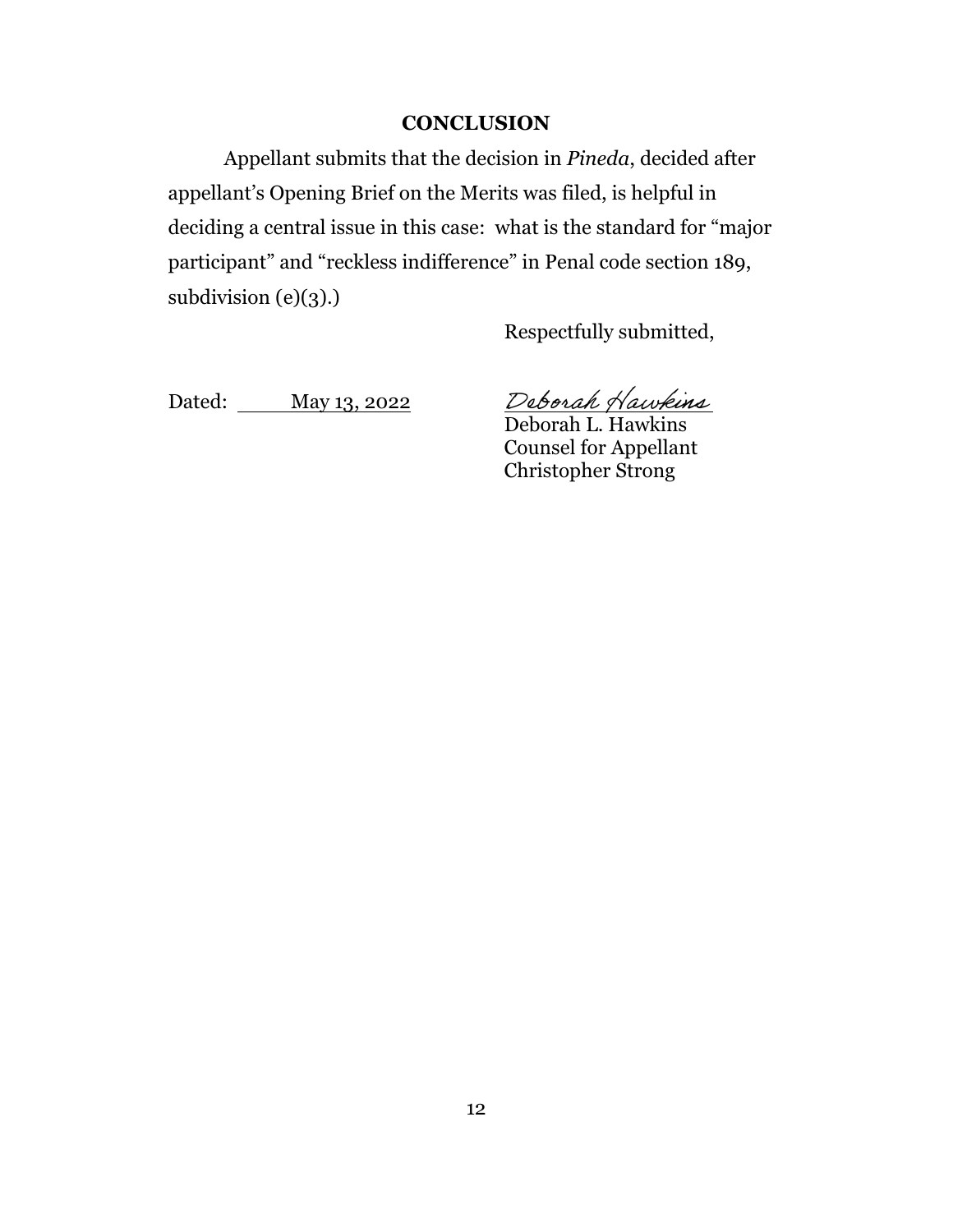#### **CERTIFICATE OF WORD COUNT**

California Rules of Court, rule 8.630(d) and rule 8.520(d) provide that a supplemental brief produced on a computer must not exceed 2,800 words. Word Perfect states that the foregoing Appellant's Supplemental Brief contains 2,238 words.

I declare under penalty of perjury and the laws of the state of California that the foregoing is true and correct.

Executed on May 13, 2022, at Escondido, California.

 $\overline{a}$ 

Deborah L. Hawkins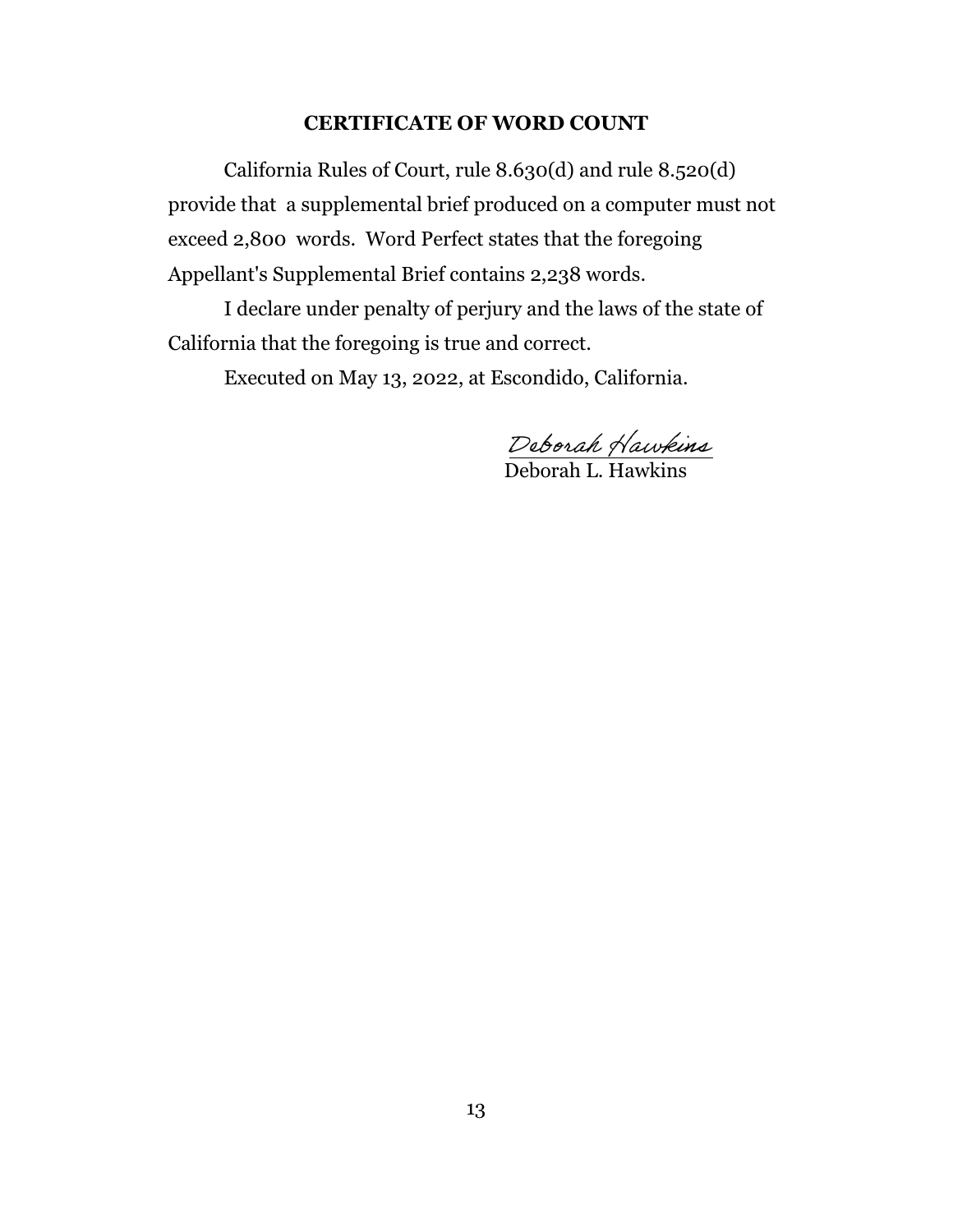Case Name: People v. Strong Case No. S266606

#### DECLARATION OF SERVICE

I, the undersigned, say: I am over 18 years of age, employed in the County of San Diego, California, and not a party to the subject cause. My business address is 1637 E. Valley Parkway PMB 135, Escondido, California 92027.

On May 13, 2022, I served the attached

APPELLANT'S SUPPLEMENTAL BRIEF RE People v. Pineda (2021) 66 Cal.App.4th 792 (RULES 8.630(d) and 8.520(d)

of which a true and correct copy of the document filed in the cause is served by TrueFiling or by United States Mail by placing a copy thereof in a separate envelope for each addressee named hereafter, addressed to each such addressee respectively as follows:

Jorge E. Navarrete, Clerk California Supreme Court Room 1295 350 McAllister Street San Francisco, California 94102 (electronic)

Andrea K. Wallin-Rohmann Court of Appeal, Third District 914 Capitol Mall, 4th Floor Sacramento, California 95814 (electronic)

Office of The Attorney General 1300 "I" Street P.O. Box 944255 Sacramento, California 94244-2550 (electronic)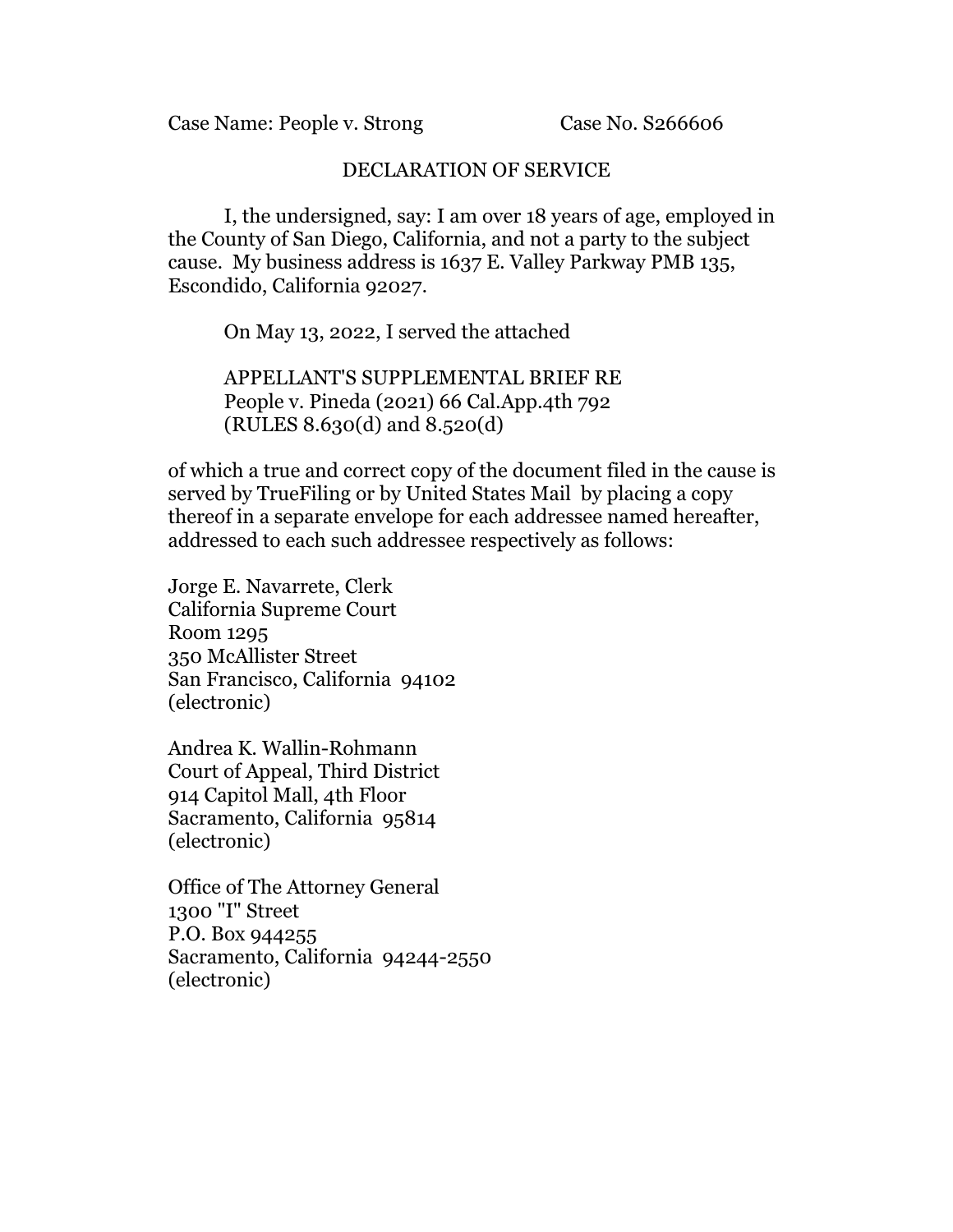Case Name: People v. Strong Case No. S266606

The Hon. Patrick Marlett, Judge of the Superior Court Sacramento County 720 9th Street Sacramento California 95814 (U.S. Mail)

Jonathan E. Demson Attorney At Law 1158 26th Street #291 Santa Monica, California 90403 jedlaw@me.com (electronic)

Michelle May Peterson P.O. Box 387 Salem, MA 01970-0487 may111072@gmail.com (electronic)

A.J. Kutchins Office of the Public Defender 1111 Broadway, Suite 1000 Oakland, CA 94607 aj.kutchins@ospd.ca.gov (electronic)

Anne Marie Schubert, District Attorney c/0 Stefanie Mahaffey, Deputy 901 G Street Sacramento, California 95814 (U.S. Mail)

Bill Arzbaecher, Staff Attorney Central California Appellate Program 2150 River Plaza Dr. Ste. 300 Sacramento, California 95833 (electronic)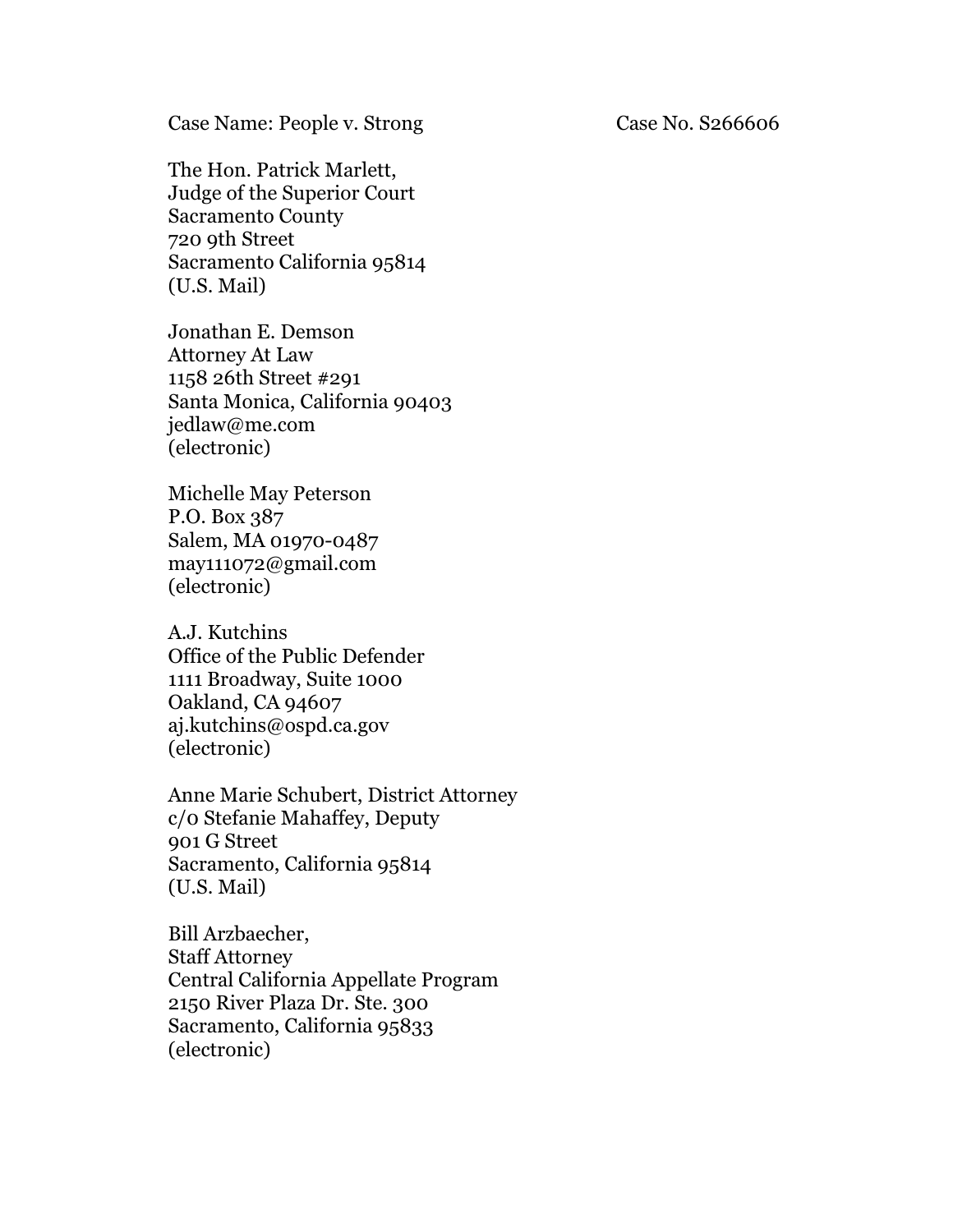Case Name: People v. Strong Case No. S266606

Christopher Strong #AT4834 Salinas Valley State Prison P.O. Box 1050 Soledad, California 93960 (U.S. Mail)

Each document was filed through TrueFiling or deposited in the United States mail by me at Escondido, California, on May 13, 2022.

I declare under penalty of perjury that the foregoing is true and correct, and this declaration was executed at Escondido, California on May 13, 2022.

DEBORAH L. HAWKINS

Deborah Hawkins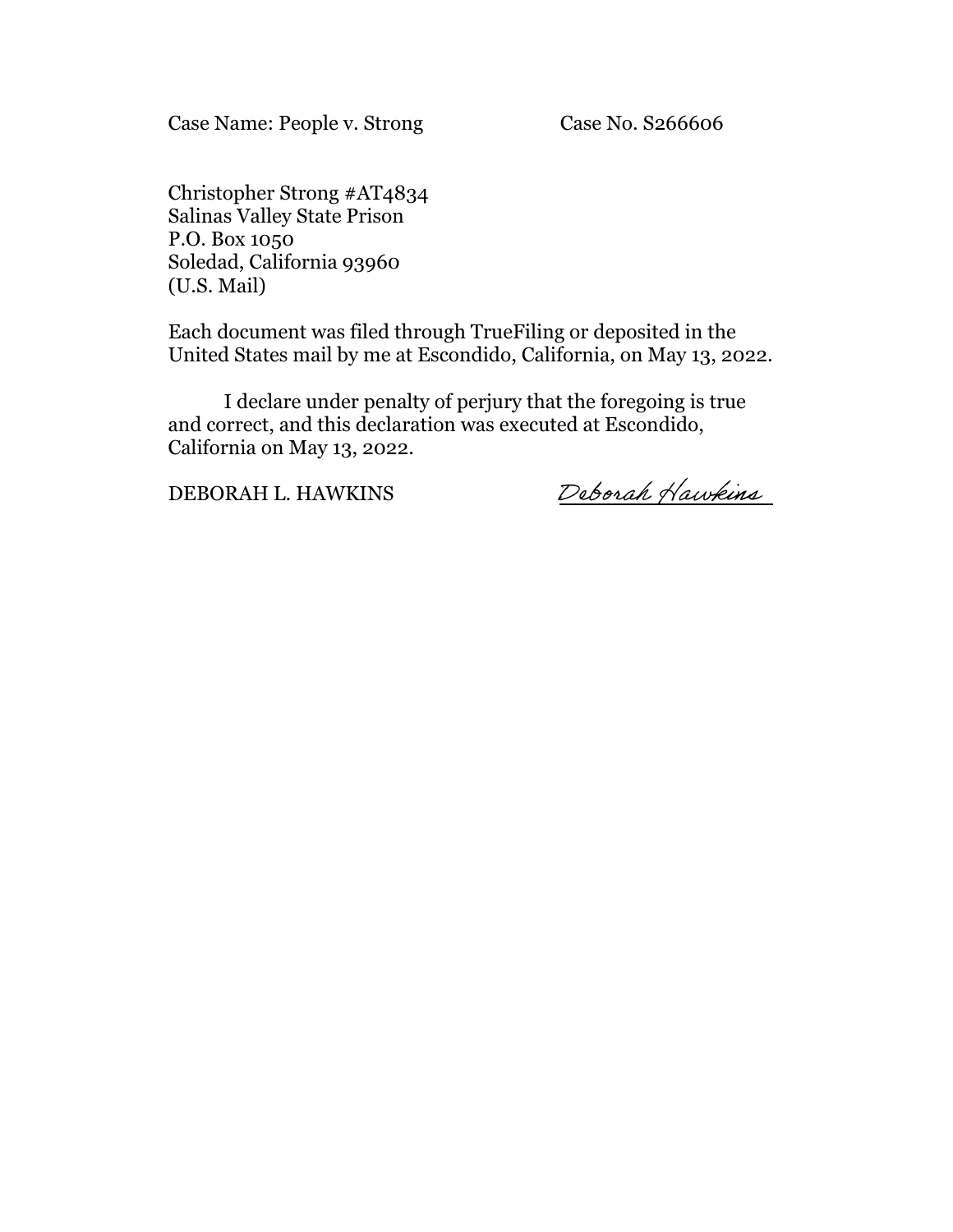#### **STATE OF CALIFORNIA**

Supreme Court of California

# *PROOF OF SERVICE*

# **STATE OF CALIFORNIA**

Supreme Court of California

#### Case Name:**PEOPLE v. STRONG** Case Number:**S266606** Lower Court Case Number:**C091162**

- 1. At the time of service I was at least 18 years of age and not a party to this legal action.
- 2. My email address used to e-serve: **dhawkins8350@gmail.com**
- 3. I served by email a copy of the following document(s) indicated below:

Title(s) of papers e-served:

| $\overline{\phantom{a}}$ | .                                                                     |
|--------------------------|-----------------------------------------------------------------------|
| vpe                      | ntle                                                                  |
| r iling                  | Docur                                                                 |
|                          | rument                                                                |
| <b>BRIEF</b>             | <b>BRIEF</b><br>EMEN<br>''I`A I<br>"TRONG SUPPL.<br>$\theta$<br>7666L |

Service Recipients:

| <b>Person Served</b>                                                                                        | <b>Email Address</b>                                                | Type | Date /<br><b>Time</b>                          |
|-------------------------------------------------------------------------------------------------------------|---------------------------------------------------------------------|------|------------------------------------------------|
| Diane Boggess<br>DOJ Sacramento/Fresno AWT Crim                                                             | Diane.Boggess@doj.ca.gov                                            | $e-$ | 5/13/2022<br>Serve <sup>[2:25:54]</sup><br>PM  |
| Michelle Peterson<br>Attorney at Law<br>111072                                                              | $\text{may}111072$ @gmail.com                                       | le-  | 5/13/2022<br>Serve <sup>[2:25:54]</sup><br>PM  |
| Eric Christoffersen<br>Office of the Attorney General<br>186094                                             | $\text{Eric.Christoffersen} @ \text{doj.ca.gov} \text{ }e-\text{ }$ |      | 5/13/2022<br>Serve <sup>[2:25:54]</sup><br>PM  |
| Attorney Attorney General - Sacramento Office<br>Court Added                                                | sacawttruefiling@doj.ca.gov                                         | le-  | 5/13/2022<br>Serve 2:25:54<br>PM               |
| Deborah Hawkins<br>Law Office of Deborah L. Hawkins<br>127133                                               | dhawkins8350@gmail.com                                              | le-  | 5/13/2022<br>Serve <sup>[2:25:54]</sup><br>PM  |
| Albert Kutchins<br>Office of the State Public Defender<br>102322                                            | aj.kutchins@ospd.ca.gov                                             | $e-$ | 5/13/2022<br>Serve 2:25:54<br>PM               |
| Jonathan Demson<br>Jonathan E. Demson, Attorney at Law<br>167758                                            | jedlaw@me.com                                                       | $e-$ | 5/13/2022<br>Serve 2:25:54<br>PM               |
| Office Office Of The State Public Defender-Sac<br>Timothy Foley, Sr. Deputy State Public Defender<br>000000 | $doeketing(\omega)$ ospd.ca.gov                                     | le-  | 5/13/2022<br>$\text{Serve}\vert 2:25:54$<br>PM |
| Bill Arzbaecher<br>137439                                                                                   | barzbaecher@capcentral.org                                          | le-  | 5/13/2022<br>Serve $2:25:54$<br>PM             |